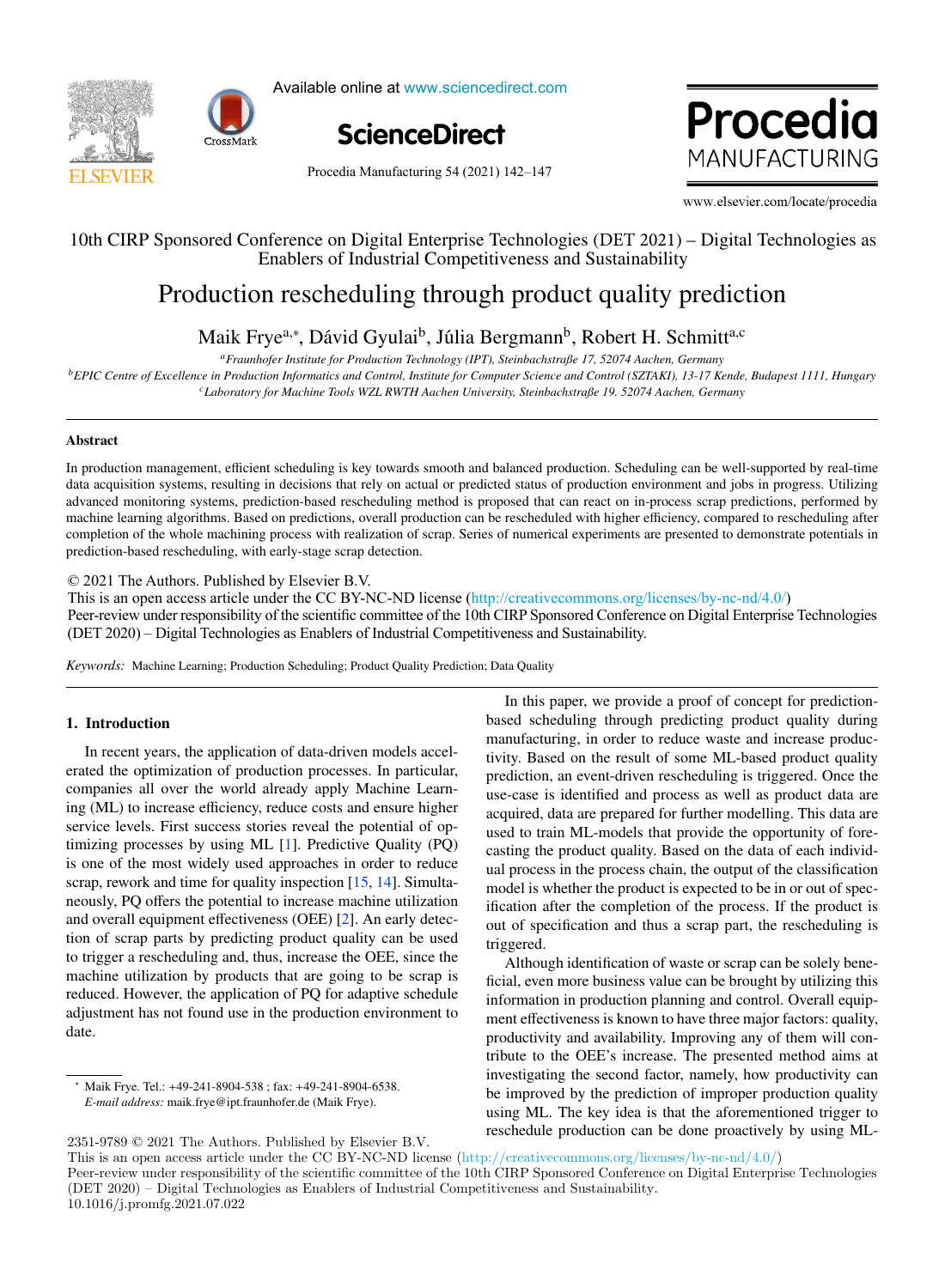based scrap prediction techniques, rather than the reactive way, when the scrap is already realized. If the entire order set is rescheduled early in case a scrap is predicted confidently, then the new schedule will deliver less total waste than implementing the rescheduling after the realization of the total scrap loss at the end of the given process. In order to evaluate the benefit of such (re-)scheduling model, we use the discrete-event simulation (DES)-model of a production system and the productivity is quantified by the execution makespan of a given order set. Through an experimental study, the proposed adaptive technique is compared with conventional reactive rescheduling methods.

# 2. Literature review

The goal of this paper is to perform adaptive scheduling based on prediction of product quality at early stages of a process chain. Therefore, we focus on the occurrence of already existing success stories that use information from ML-models for adaptive scheduling. The first step of literature review comprises the investigation of ML-based production quality predictions. In a second step, efforts in terms of adaptive scheduling are reviewed and current results presented.

### *2.1. ML-based Product Quality Prediction*

A large overview on existing use-cases including product quality prediction reveals general potential of applying MLmodels in production [9, 6]. Zhang et al. (2016) suggested the approach to create predictive models for quality control using a two-staged method. First, available data of a production line is clustered into groups based on corresponding manufacturing processes. Subsequently, supervised learning is used to predict failed products in each cluster leading to reduced data set's sparsity. Here, the random forest algorithm reached the highest performance score  $[18]$ . In Gröner et al. (2019), an application of ML-based classifiers was presented aiming to predict flawed products in an automated production. The study's focus was on products with diverse parameter combinations leading to product defects. Among others, random forest classifier as well as support vector machine (SVM) were implemented, where treebased algorithms outperformed the SVM [4].

Kuhnle and Lanza (2019) stated that production planning needs to be dynamic enough to handle uncertainty and unexpected incidents. For that purpose, cyber-physical production systems (CPPS) provide real-time data about, among others, order tracking, machine down times and inventory levels. This enables the application of ML-algorithms, which could be used for order dispatching and maintenance management. There have been investigations, in which ML is used for order scheduling using a method, where each resource and each order is considered as intelligent agent. A ML-based solution is presented to estimate the benefit of allocating a job to a specific resource [8]. In addition, Lee (2019) designed prediction models for the product quality of camera lenses using convolutional neural networks, while considering model outputs for

scheduling. Thus, defective products that are successfully predicted at an early stage of the manufacturing process can be discarded without going to the next stage, avoiding unnecessary additional costs [10]. Krauß et al. (2019) focused on the prediction of product quality based on a process chain consisting of six steps. For each process, a Classification And Regression Tree (CART)-algorithm was trained in order to classify, whether products would be in or out of specification at the end of the process chain. The CART-algorithm was assessed based on the Matthews Correlation Coefficient (MCC) and achieved a performance of  $MCC = 0.70$  [7]. However, the model's outputs were not used to adjust production schedules.

#### *2.2. Rescheduling strategies*

The advantage of having multiple data sources can be utilized only if the production management is ready for processing the near-real time information, and able to react on unexpected changes with least possible modifications in original plans. Focusing on scheduling as a critical part of the overall decision making process, robust or reactive approaches are needed to maintain the desired level of key performance indicators (KPI). Robust approaches calculate schedules with a foresight of possible changes, and in case they happen, the original plan can be followed with no or minimal modifications. Robustness always brings some costs by nature that is often displayed by the overall effectiveness. In contrast, reactive approaches rely on deterministic scheduling parameters, however, they provide quick, possibly only local modifications of schedules in case of certain deviations [13].

In this paper, rescheduling techniques are investigated that aim at adjusting the schedule to certain changes in production with least possible loss in selected KPIs: we focus on indirectly improving the productivity of the system under study by minimizing the manufacturing makespan as our primary performance indicator in the objective function of scheduling. Rescheduling actions are triggered by the predicted product quality, in case a predefined threshold is achieved. Then, the "live" schedule needs to be refined by leaving orders under execution (and possibly within a so-called frozen period) unchanged, as it is technologically required, and recalculating the schedule considering the remaining set of work orders. A general requirement towards rescheduling is to make it rapidly and with least possible hurt of the original schedule  $[16]$ . Even though time-based rescheduling triggers are most common, realizing other condition changes may be also used in a similar way. A typical example for a deviation-based trigger might be machine breakdowns, new job arrivals or product quality changes  $[19, 3]$ . As for the latter, in case the product quality is not sufficient, typically two major options are available: to perform corrective rework actions, or to mark the part as scrap. Both affect the production schedule, while in case of rework, some corrective tasks need to be pasted in the plan. In case of scrap identification, all tasks need to be rescheduled that anyhow relates to the rejected part.

In the following sections, the latter case is investigated, however, the scrap identification is done in a predictive way, ideally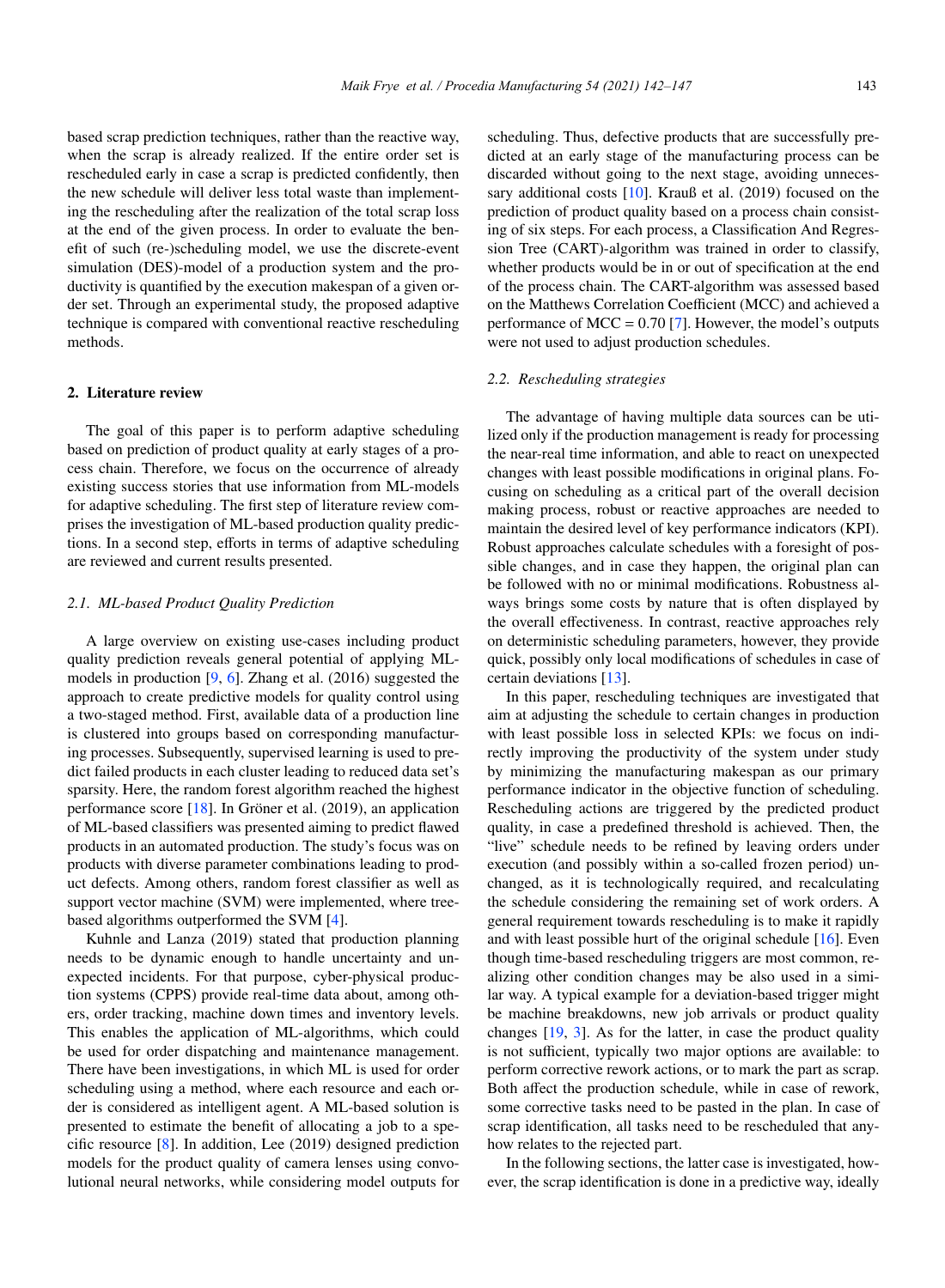well before the machining process would be completed. This requires both the in-process quality monitoring, as well as predictive analytics models that detect the quality deviation, and triggers the rescheduling before processes would be finished. In this case, the rescheduling algorithm should provide a new schedule that do not influence other jobs in progress, and adaptively regenerates the schedule with least possible modifications in a short response time  $[11]$ . There are several ways to regenerate a schedule while meeting the response time constraints, among others, heuristics, rule- and constraint-based approaches are most common ones [13]. For predictive rescheduling, various solutions are available, however, most of them typically focus on the prediction of machine breakdowns as a triggering event [17, 12]. In order to utilize the fault prediction in scheduling, Ji and Wang (2017) propose a method that relies on big data analytics [5]. They propose a method that relies on historical data to reduce the number of defect parts by proper taskmachine assignments.

#### *2.3. Literature review findings*

In conclusion, ML is already applied in production in order to predict product quality. There are some single approaches to use ML with the aim to make production systems more adaptive, however, most examples are focusing on the performance enhancement of ML-models and the adaption of process parameters instead of using the outputs for a prediction-based scheduling. As for the revised literature in the topics of robust scheduling and rescheduling, it can be concluded that ML and data-driven solutions are proven to perform well in scheduling tasks. However, most of the approaches remain in a prototype phase without any transfer to real industrial environments. Therefore, production engineers and planner still face the challenges related to the scheduling's robustness, in form of unexpected levels of KPIs. Although, there are publications trying to link efficiently the execution and calculation stages of schedules, only a few efforts were made to combine them into a complex scheduling system in production environment.

### 3. Prediction-based scheduling

Nowadays, ML-models and AI are widely preferred for process parameter or product quality prediction. However, the application of ML-models in production remain on a prototype level since its development for stable usage requires not only deep engineering knowledge and strong programming skills, but also a broad experience in ML-algorithms and system model building. Especially the prediction of product quality and scrap ratio based on current system status offers a huge potential for adaptive scheduling and has not yet been investigated.

#### *3.1. Problem Statement*

Based on the previously discussed literature review, the problem statement is specified. Along numerical experiments, the optimal makespan is sought, producing a fix set of work

orders. A realistic job-shop environment is considered, where manufacturing processes are imperfect, thus a certain amount of scrap is always realized. It is also assumed that manufacturing processes can be fully monitored, and scraps can be predicted in-process, and completely identified post-process. There are various jobs to be processed in the system, and each may include several work orders. The orders are specified by their duration and required technology, e. g. milling, drilling, that is considered when assigning them to resources. For the order execution, alternative resources are available. Considering these constraint, an initial schedule of all orders is generated, and maintained along with the execution by rescheduling if necessary or triggered. Considering a given set of orders, the overall objective of scheduling is to minimize the makespan, which indirectly refers to increasing the resource productivity.



Fig. 1. Impact of rescheduling illustrated on a small example case: given two jobs (orange and blue) with three orders, and three resources (horizontal lanes) different schedules are compared. The first schedule is the initial one, assuming no scrap operation. During the execution, order A2 is identified/predicted to be scrap, thus all blue orders are rescheduled. In the adaptive case, rescheduling happens early in time, thus the overall makespan (Makespan 2) is significantly shorter than in case of reactive scheduling (Makespan<sub>-3</sub>). The rescheduled orders are indicated by a suffix *"s"* in the order name.

During the schedule execution (manufacturing), we may realize scraps. We assume that rework of scrap items is not possible, therefore, in case of a scrap job realization, all corresponding tasks of the job need to be re-scheduled and executed. Therefore, the key towards makespan minimization is prompt rescheduling. Rescheduling can happen after orders are completed (reactive scheduling), or already during part processing (based on the ML-based prediction, thus ideally earlier in time). Anytime a scrap part is realized or predicted, a rescheduling is performed and all orders (including the scrap related ones) are scheduled again (Fig. 1).

# *3.2. Workflow of the data-driven prediction-based scheduling*

The proposed scheduling architecture can be taken from Fig. 2. Starting point is an initial job schedule, taking into account the job/order and resource sets. This schedule is released to the simulated production environment, and online ML-models are applied to forecast quality of products in realtime. In case any scrap is predicted, the identified operation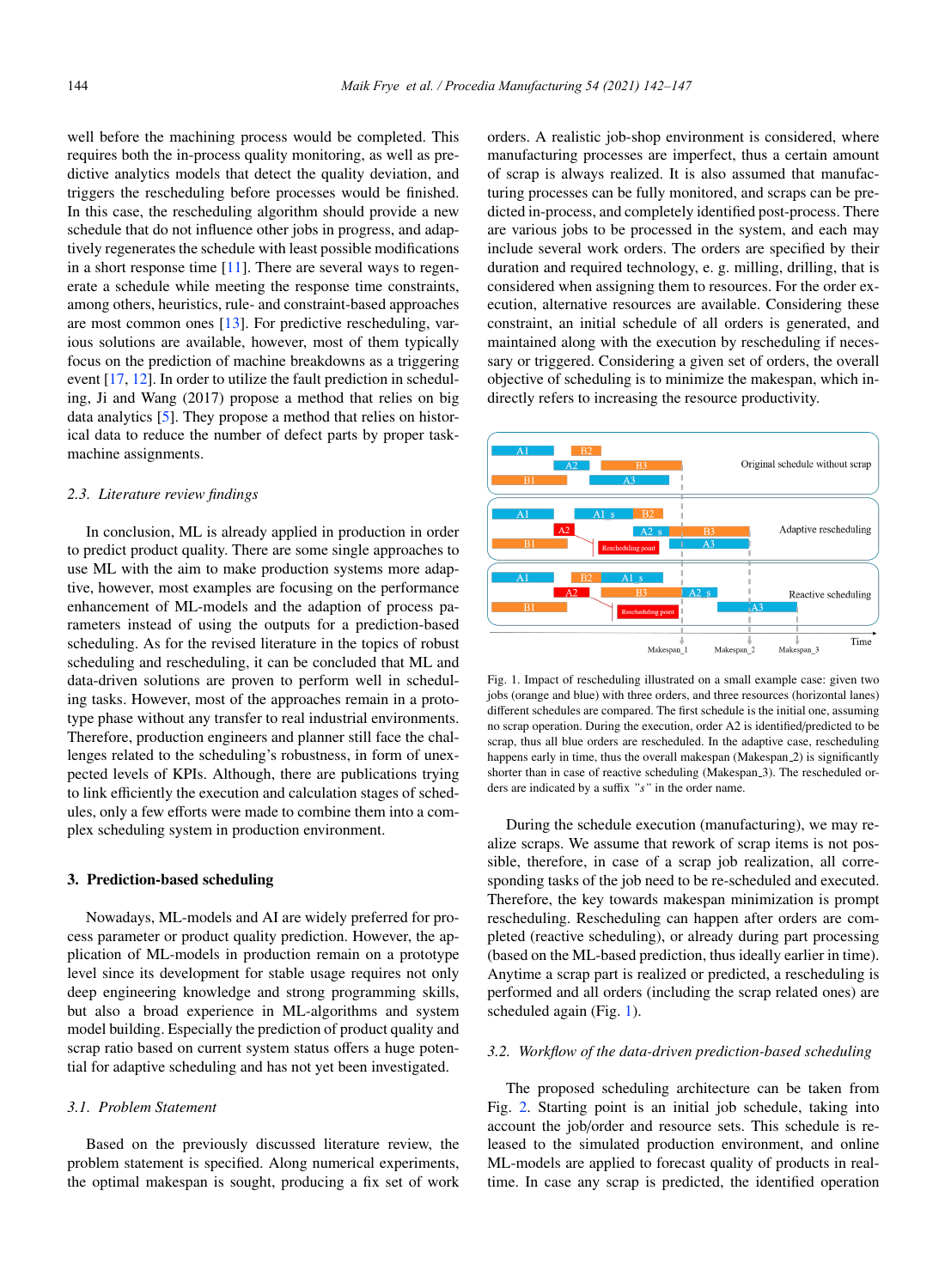needs to be terminated, and all related orders, even those that are completed already, are added to the order set again. When receiving ML-based predicted product quality, the schedule for the set of unreleased orders must be recalculated. Therefore, the target architecture is structured in both ML-based product quality forecast and prediction-based scheduling, which uses information of ML-models in order to adjust production schedule instantly. Consequently, the quality of products is predicted based on process parameters and initial data from product and environment. The output of ML-models are two different classes: *scrap part* and *in-spec part*. During and after completion of each process it is assessed whether the product is classified as scrap or as in-spec part. This information is then used as a trigger for rescheduling in the way described above.



Fig. 2. Workflow of the ML-based scheduling approach.

### 4. Case study for proof-of-concept

### *4.1. ML-Based Product Quality Prediction*

In order to perform quality prediction successfully, methodological approaches are used. Since commonly used methodologies are generic and do not cover expertise from domain experts, we use an approach that considers the relevant phases of an AI-project by taking into account perspectives of data science, production and IT-experts.

According to previously defined use-case, which is the prediction of product quality in order to use this information for a rescheduling, data is acquired on many different production systems leading to numerous data sources. Various data formats further result in the necessity of data integration. Since integrating data is very use-case specific, the collaboration with IT-experts and production experts is required to cover relevant

parameters and determine IT-infrastructure capabilities. Integrated data may still comprise missing values, outliers and noise that require further preparation. The preparation can be structured into data architectures, in which data scientists select and implement suitable methods of data preprocessing on the basis of initial data quality checks, as well as feature engineering. New features may also be generated through intensive collaboration between data scientist and production expert.

Based on high quality data, suitable ML-algorithms are selected, trained and optimized. For the selection of MLalgorithms, use case requirements, the underlying data quality, and external requirements such as existing computing power is considered. To understand the complexity of the problem, baseline ML-algorithms are implemented such as decision trees. Subsequently, more sophisticated algorithms are chosen. The ML model optimization takes place by performing hyperparameter tuning using state of the art tuning techniques such as random search and Bayesian optimization. In order to cover two scenarios stated in Chapter 3.2, a classification is selected, in which two classes are predicted based on process and environment parameters. Based on the predicted class, the rescheduling algorithm can be triggered. The ML-model results are assessed as the final modelling step using metrics such as F1 score, MCC, or recall. If ML-models meet the requirements, models can further be deployed in production. For this reason, the first step comprises the design of deployment, in which the strategy, how the model is going to be implemented is specified as well as whether the model is trained online or offline. Subsequently, models are productionized meaning that the MLmodel is made available for final software systems and continuously tested. Once ML-models are deployed, the system is monitored and models retrained if necessary. Starting from a deployed software system, the final phase comprises the development of a certification strategy. Main action fields in regards to certification are model transparency, fairness and reliability. Moreover, data safety, protection as well as autonomy of the system needs to be ensured.

# *4.2. Production environment*

The presented research aims at identifying the business potentials in ML-based adaptive scheduling, focusing on scrap prediction. Therefore, a realistic yet simulated production environment is considered as a testbed, assuming a generic machining shop with alternative resources and precedence constraints among orders. The corresponding scheduling model is formulated and implemented using the *Kalis* constraint programming (CP) library of *FICO Xpress*. The investigated problem is a general job-shop scheduling with alternative machines from set *M*, and a set of jobs *N*. The set of work orders is denoted by *O*, and each order has a given duration  $t<sub>o</sub>$ , and a resource requirement *mo*. The set of process (and also machine) types is denoted by *S*, each task has its own process type  $s_o \in S$  and machines have process capabilities  $s_m \in S$ . The machines are disjunctive resources and they are capable to process a single order at a time. The objective function minimizes the makespan *T*, which means the overall completion time of all jobs. Considering pro-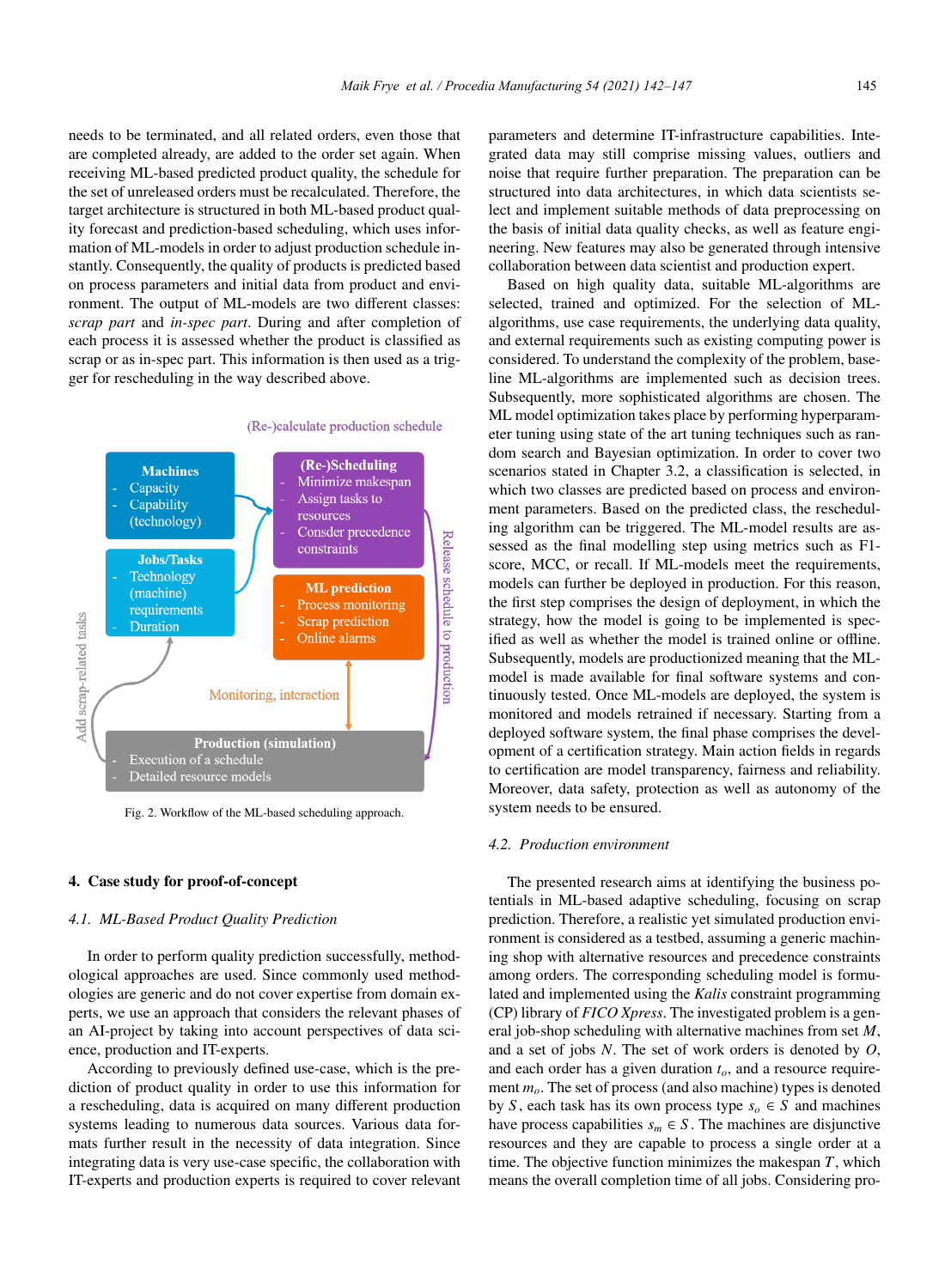cess plans of the jobs, the schedule includes some precedence constraints that prevent to hurt the predefined sequence of order completions. The precedence connection between tasks is represented by a graph  $G(V, E)$  with arcs  $(i, j) \in E$  symbolizing that operation *i* precedes operation *j*. The binary decision variables *aom* determine, if order *o* is assigned (1) to machine *m* or not (0). The scheduling model is formulated as it follows:

$$
\underset{o \in O}{\text{minimize}} \max_{o \in O} t_o^{end} \tag{1}
$$

$$
t_o^{end} \ge t_o^{start} + t_o \qquad \qquad \forall o \in O \tag{2}
$$

$$
t_p^{\text{start}} \ge t_o^{\text{start}} + t_o \qquad \forall o \in O : (o, p) \in E \qquad (3)
$$
\n
$$
a \in 0: 1 \qquad \forall o \in O \text{ } m \in M \qquad (4)
$$

$$
\sum a_i = 1 \qquad \forall a \in \Omega \qquad (5)
$$

$$
\sum_{m \in M} a_{om} = 1 \qquad \forall o \in O \qquad (5)
$$
  

$$
\sum_{o:(t_o^{start} \le t) \land (t_o^{end} \ge t)} a_{om} \le |M| \qquad \forall m \in M, t \le T \qquad (6)
$$

$$
a_{om} \cdot s_o = a_{om} \cdot s_m \qquad \qquad \forall o \in O, m \in M \tag{7}
$$

The objective function (1) expresses the minimization of the makespan of the schedule. Constraint (2) specifies the duration of the tasks, while (3) represents the precedence limitations. Constraints (4-7) define the machine capacities considering alternative resources.

#### *4.3. Numerical experiments*

In the test scenarios, input data is generated with random parameters. For the sake of comparability, the production environment remain unchanged in all test scenarios, while the job attributes and all related order parameters are changed randomly. The simulated production environment is characterized with the following parameters. The number of machines is  $|M| = 7$ , including four different machine types that covers the whole set of machining operations. In the experiments, milling, drilling, grinding and electric-discharging operations are assumed, which require different machine types. The number of jobs is set to be  $|J| = 15$ , and each job has several operations in the range of 1 to 10 and the overall set of orders is  $|O| = [70, 100]$ . The orders' (randomly) predefined duration varies between  $t<sub>o</sub> = [10, 50]$  minutes. Considering the workload and the capacity, the short term scheduling covers 8-12 hours (makespan), equivalent to a working shift. Some orders are randomly marked to result in scrap, and the scrap rate varies between 1-5%. Along the experiments, it is assumed that the ML-model can accurately identify scrap already at 25-40% of the task completion progress. Therefore, a rescheduling event can be triggered at the earliest time of 25% task completion. This approach is compared with the traditional reactive method, when rescheduling is triggered after the task completion. The assumed prediction times are in very early, yet realistic stage of the machining process; and important to highlight that the obtained results are also idealistic based on the prediction time. In case of false alarms and later prediction, the obtained business

values may decrease or significantly decrease compared to the presented case.

The simulation model of the system is implemented in *Siemens Tecnomatix Plant Simulation*, and callback functions are implemented in *Python* to bridge the scheduler and simulation models. In every experiment, the production is simulated by using both adaptive and reactive rescheduling methods, and the associated makespan values are compared. In every scenario, the makespan value is converted to be relative, i.e., the percentage value of it provides how shorter the makespan of the adaptive scheduling is compared to the reactive one. Accordingly, negative values indicate improvement with a certain percentage compared to the reactive approach, while positive values indicate worse (i.e. longer) production. The scenarios are also marked by the total number of work orders, as in case of very complex instances, the CP solver may not return with an optimal value, but the time limit of 1 minute is reached. Furthermore, the number of rescheduling actions is also highlighted, indicated by the scrap rate. Scenarios with  $\leq$  3 % scrap rate are associated with a few rescheduling actions (1-2), in contrast to those scenarios where the scrap rate is relatively high (3-5%), thus rescheduling is more frequent.

Comparison of the rescheduling methods



Fig. 3. Relative makespan results of the numerical experiments. Negative values indicate that adaptive scheduling resulted in shorter (better) makespan than the reactive one.

As indicated by the numerical results of 100 scenarios, the prediction-based rescheduling method resulted in significantly shorter makespan in most of the cases (Fig. 3). In case of relatively simple scheduling problem with 70 work orders, the CP solver terminated with a close-to-optima solution (in both methods), thus the results are easier to compare. In these cases, the prediction-based method resulted in 8-11% shorter makespan (median), and there were only a very few cases when the reactive method resulted in a shorter execution time. As the number of orders increases, the scheduling problem gets more complex and the solver typically cannot find a close-to-optimum value,